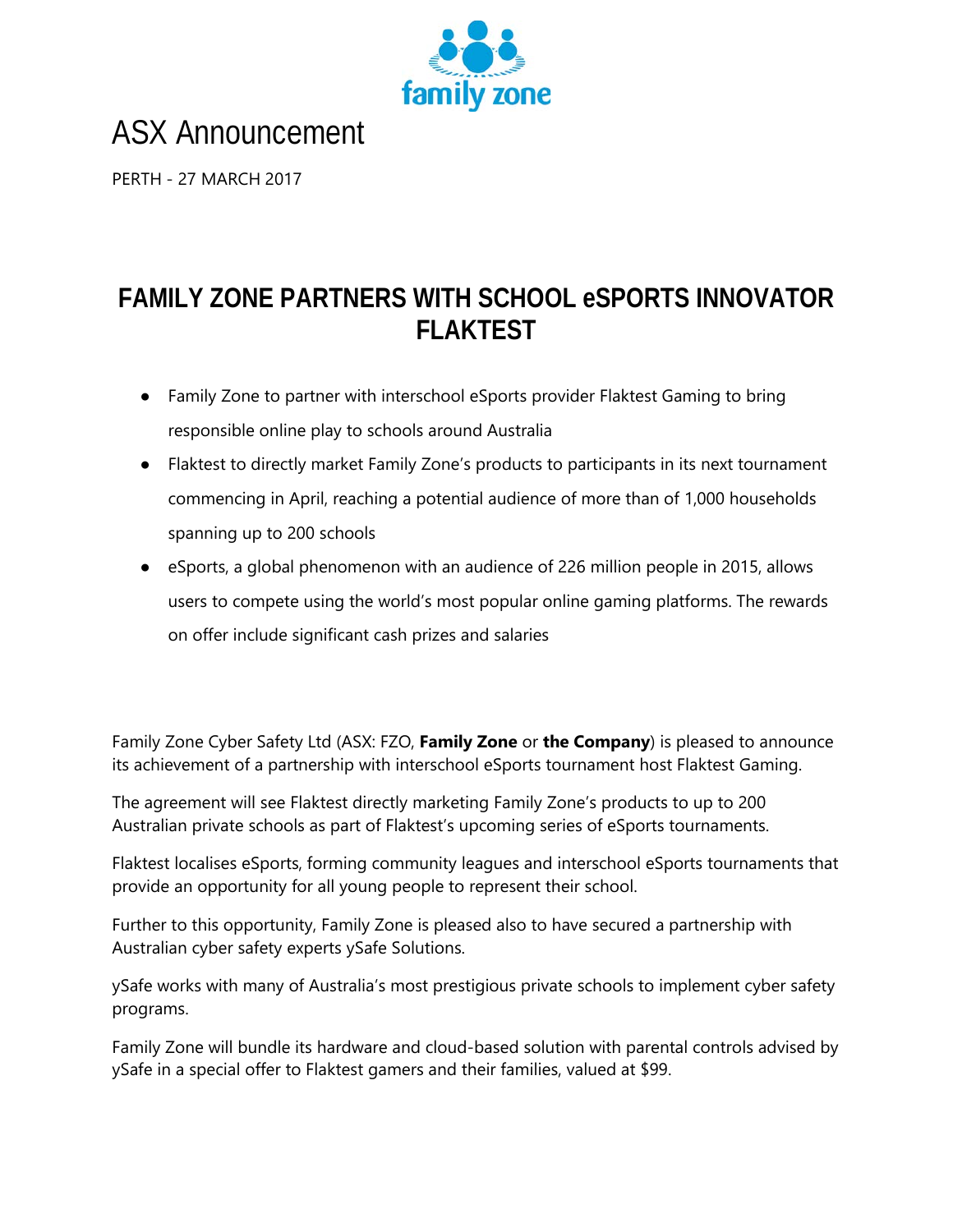

Partnering with Family Zone and ySafe will allow Flaktest to offer within its service to parents and schools:

- 1. An emphasis on educational outcomes, safety and security;
- 2. Specific advice, support and resources for parents and teachers;
- 3. Actual tools for use in the home to manage behaviours and routines.

Family Zone Managing Director, Tim Levy, said:

*"Family Zone is excited to partner with Flaktest to facilitate online gaming in a safe and supportive environment for Australian students.*

*"Right now, children play and watch eSports with hundreds of millions of others around the world. This global phenomenon knows no boundaries and leaves children open to predators and explicit content.*

*"Collaboration and resilience are crucial skills for teenagers to develop in our increasingly interconnected, but often socially isolating world. We believe eSports can be part of the solution rather than the problem.*

*"With parental controls provided by ySafe, Family Zone's partnership with Flaktest will help to encourage the passions of young gamers toward academic and personal achievement, while learning the importance of responsible online gaming.*

*"More broadly, Family Zone looks forward to its comprehensive cyber safety platform entering the networks of more schools and households."*

### eSPORTS BACKGROUND

eSports is the phenomenon of online video gaming competitions. Participants compete online for significant prize money, and surprisingly to many outside the industry, they compete in front of millions of viewers both online and in stadia.

Although it remains little known to many parents, the audience for global eSports in 2015 was 226 million people. In 2016, exponential growth resulted in the recent League of Legends World Championships exceeding 390 million people.

Tournaments such as The International, the League of Legends World Championship, the Battle.net World Championship Series, the Evolution Championship Series, and the Intel Extreme Masters provide live broadcasts of the competition, and prize money and salaries to competitors.

The explosive growth of online gaming and eSports is irresistible. The excitement of gaming and potential for rewards is creating serious issues for parents and schools across Australia and the globe.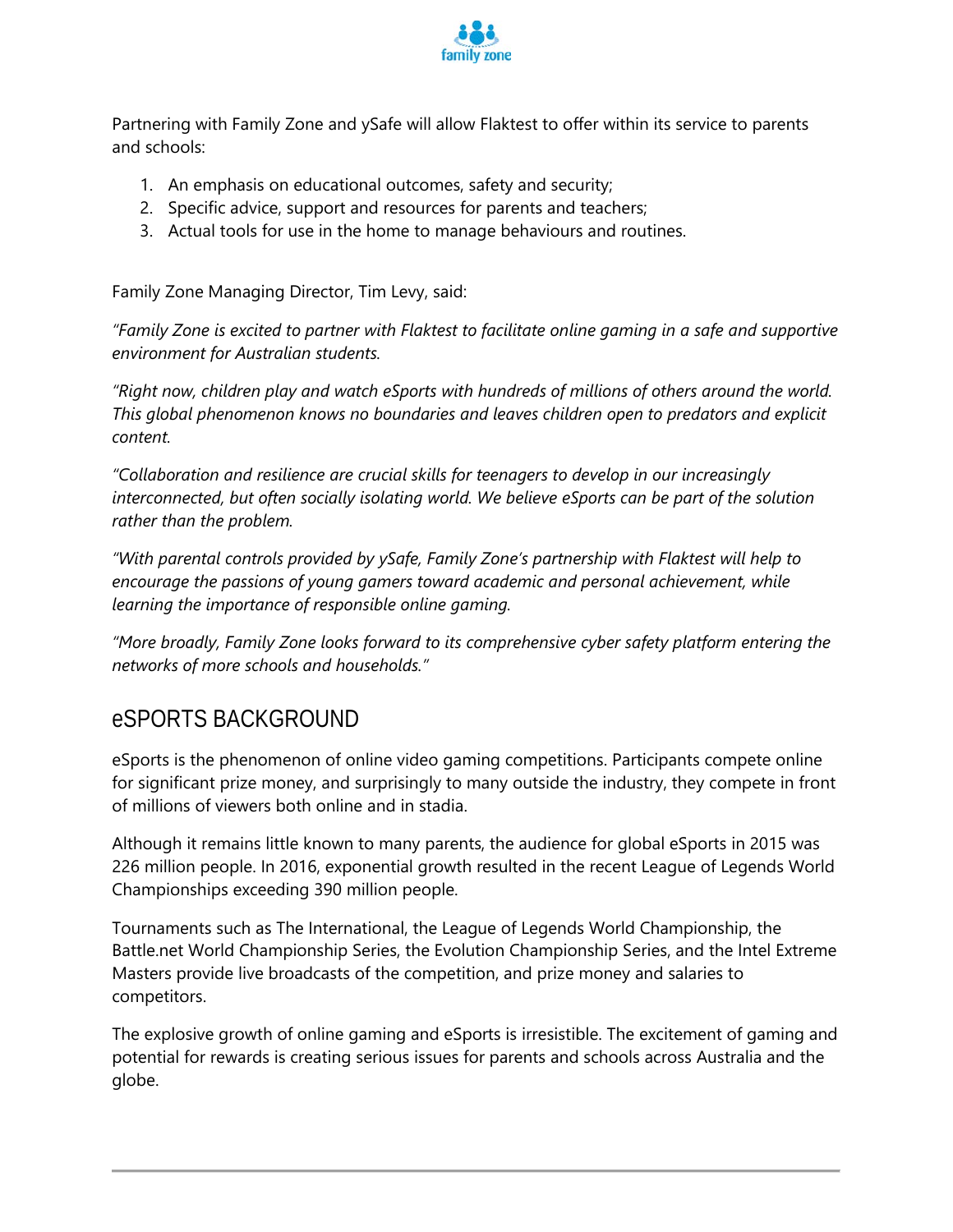

In Australia, it has been estimated that some 72,000 teenage boys have suffered problems associated with online gaming.

## ABOUT FLAKTEST GAMING

Flaktest Gaming is the brainchild of Brett Sullivan, an Australian educator and avid gamer. Brett was inspired by the possibilities offered by competitive eSports to give student gamers access to something beyond simple entertainment.

Flaktest Gaming was established to develop an eSports model that could be leveraged towards personal achievement, academic outcomes, responsible online gaming and active citizenship.



Flaktest Gaming launched its world first interschool eSports competition in 2016. The competition was a standout success, enjoyed by the competitors, parents and teachers alike.

In 2017, Flaktest Gaming is taking interschool sports to the next level. Flaktest Gaming's commitment to educational outcomes and responsible online gaming is garnering support from some of the most prestigious schools across the country.

# ySAFE CYBER SAFETY SOLUTIONS

ySafe was established in response to an increasing concern from Australian parents, voicing that they needed more information about what their children were doing in the online world.

The founder of ySafe is Jordan Foster. Jordan is a registered Psychologist with a Masters degree in Clinical Psychology.



Jordan's professional background involves working with children and adolescents in clinical and outreach settings, with a particular focus on mental health issues relating to social media and internet gaming addiction.

Jordan is working with many of Australia's most prestigious private schools to implement cyber safety programs.